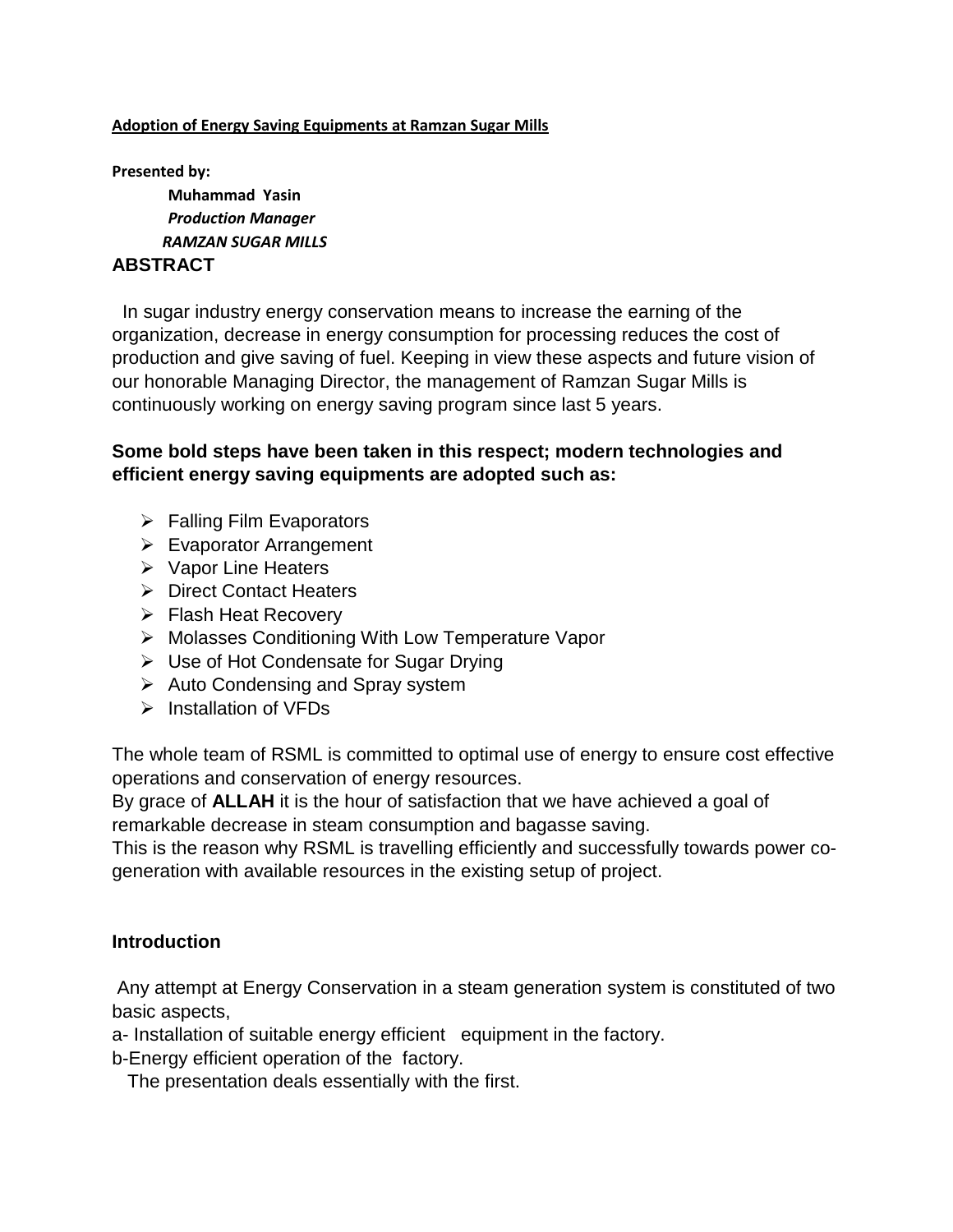### 1. **FALLINGFILM EVAPORATOR:**

In this popular type of evaporator, juice travels from top to the bottom and as it descends, it takes the entrained vapour along with it to a lower chamber, where the vapour and liquid are separated.

### **The falling film evaporators have many advantages over the conventional evaporators;**

- Effective juice distribution and short contact time between juice and steam.
- $\cdot$  The falling film evaporator offers an excellent heat transfer.
- $\cdot \cdot$  The design of the evaporators is such that, the juice is in contact with the heating surface in a thin layer over the length of the heating surface.

In Ramzan Sugar Mills Limited, Chiniot, we got the opportunity to install a pair of falling film evaporators (3000 M² + 3000 M²) and by the grace of **ALMIGHTY ALLAH,** after successful operation of 1<sup>st</sup> set of FFEs , it was decided to install more FFEs for further steam economy and enhancement in crushing, so in 2011 one more pair of FFEs (3000M²) each was installed and operated with considerable steam economy and remarkable fuel saving in season 2012-13 and 2013-14.

All these results and success encourages the management of RSML to work more in this respect. Now another FFE of 6000M² is being installed to decrease steam consumption up to 42% on cane and to enhance crushing capacity up to 12000 TCD.

## **2- VAPOR LINE HEATER**

The vapors exerted by the last effect of evaporators set generally goes to condenser. These vapors contain a smart amount of heat energy which is wasted in spray pond and creates extra load on spray system. We decide to use this energy for  $1<sup>st</sup>$  stage primary heating. For this purpose in RSML tubular heaters are installed in vapor line of last effects.

These heaters give a remarkable rise in temperature of raw juice, which gives considerable economy of vapors and load on condensers is also reduced which leads towards less consumption of injection water too.

## **The Advantages**

- It works as an effective entrainment catcher.
- Consumes last effect evaporator effectively.
- Additional amount of condensate is obtained which can be used to fulfill boiling house needs.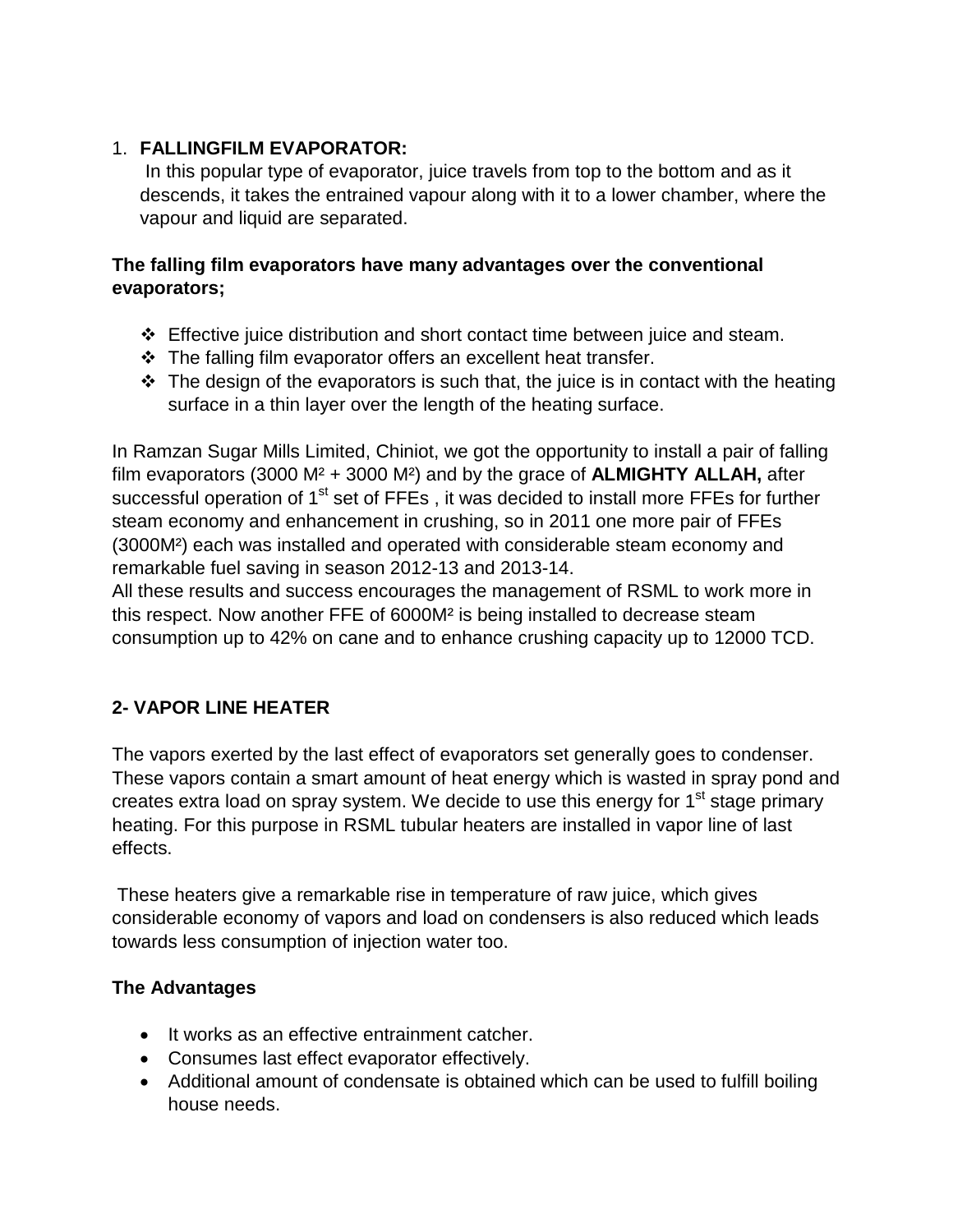• Steam economy due to usage of vapors going to condenser and less consumption of injection water.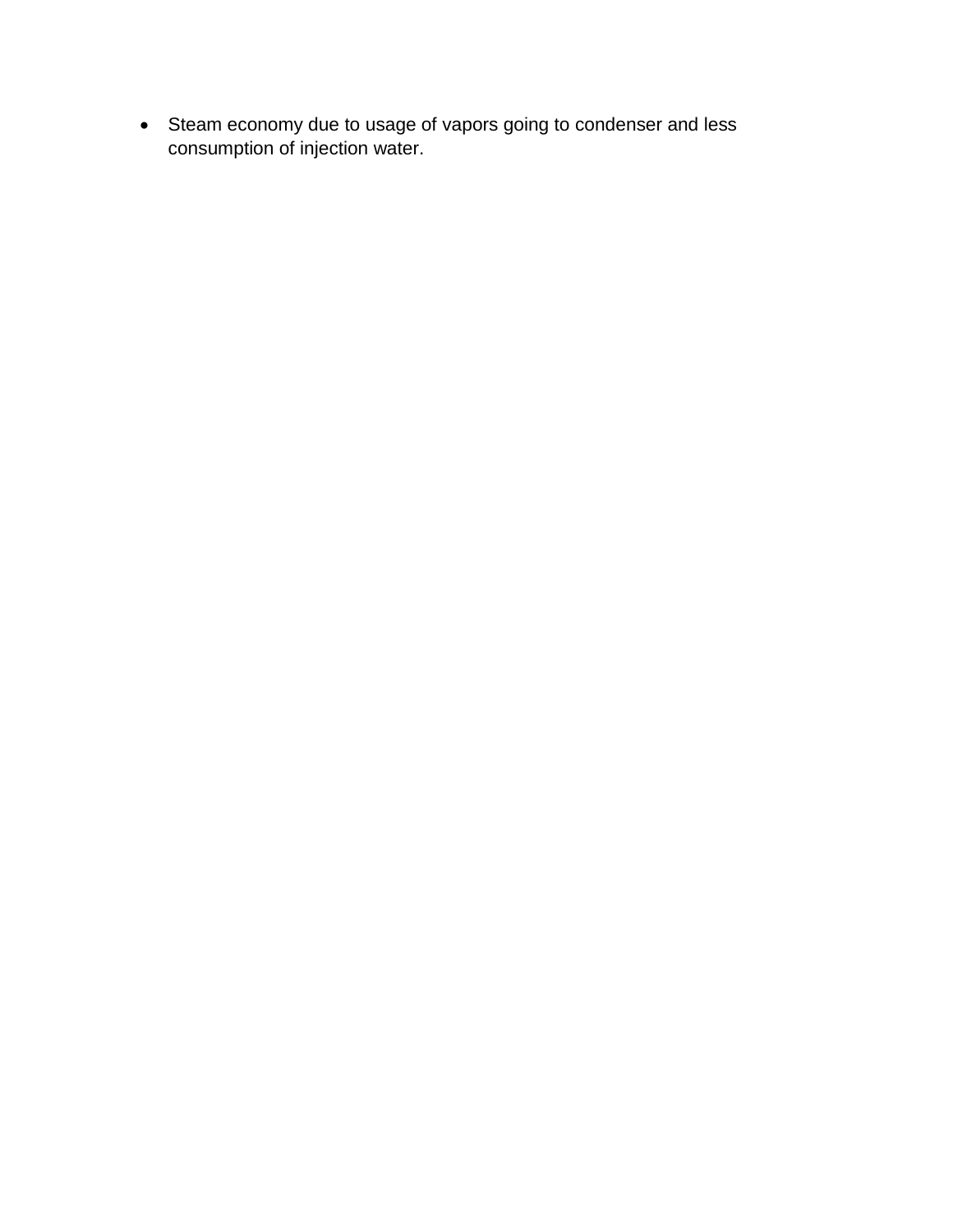### **3- Direct Contact Heaters:**

- This invention is more efficient in respect of transmission of heat because of direct contact of heating media with juice. No heat loss occurs in shape of condensate because total heat content of vapors is transmitted to juice.
- In R.S.M.L three D.C heaters were installed in year 2010. Direct Contact (DC) Heaters have high heat transfer coefficient due to absence of resistances like liquid film resistance, condensing vapor resistance, resistance of scale and tube material.

### **Main benefits of DC heaters:**

- Eliminate juice heater cleaning
- Economical system as no standby vessel is required for cleaning
- Low maintenance
- Easy to operate and control
- High heat transfer efficiency
- Can be operated at low pressure vapor
- Heating of juice in counter current manner that removes dissolved gases very efficiently and enhances clarification efficiencies

# **FLASH CIGAR:**

In 2010 at the start of energy saving program at RSML when it was decided to install a set of 1<sup>st</sup> two FFEs, it was also considered to install centralized control management system of condensate.

Condensate from all evaporators of quintuple effect except steam condensate enters in different chambers accordingly, flash is taken out from each chamber and condensate travels towards next chamber and at the end, from last chamber after taking out maximum flash it is pumped towards over head service tank.

Flash Cigar improves water management of the plant by reducing the final condensate temperature to level required for process use.

The basic principle is to recover the flash from the condensate coming out from the heaters, evaporators and pans.

### **It gives steam economy about = 1.76 %on cane**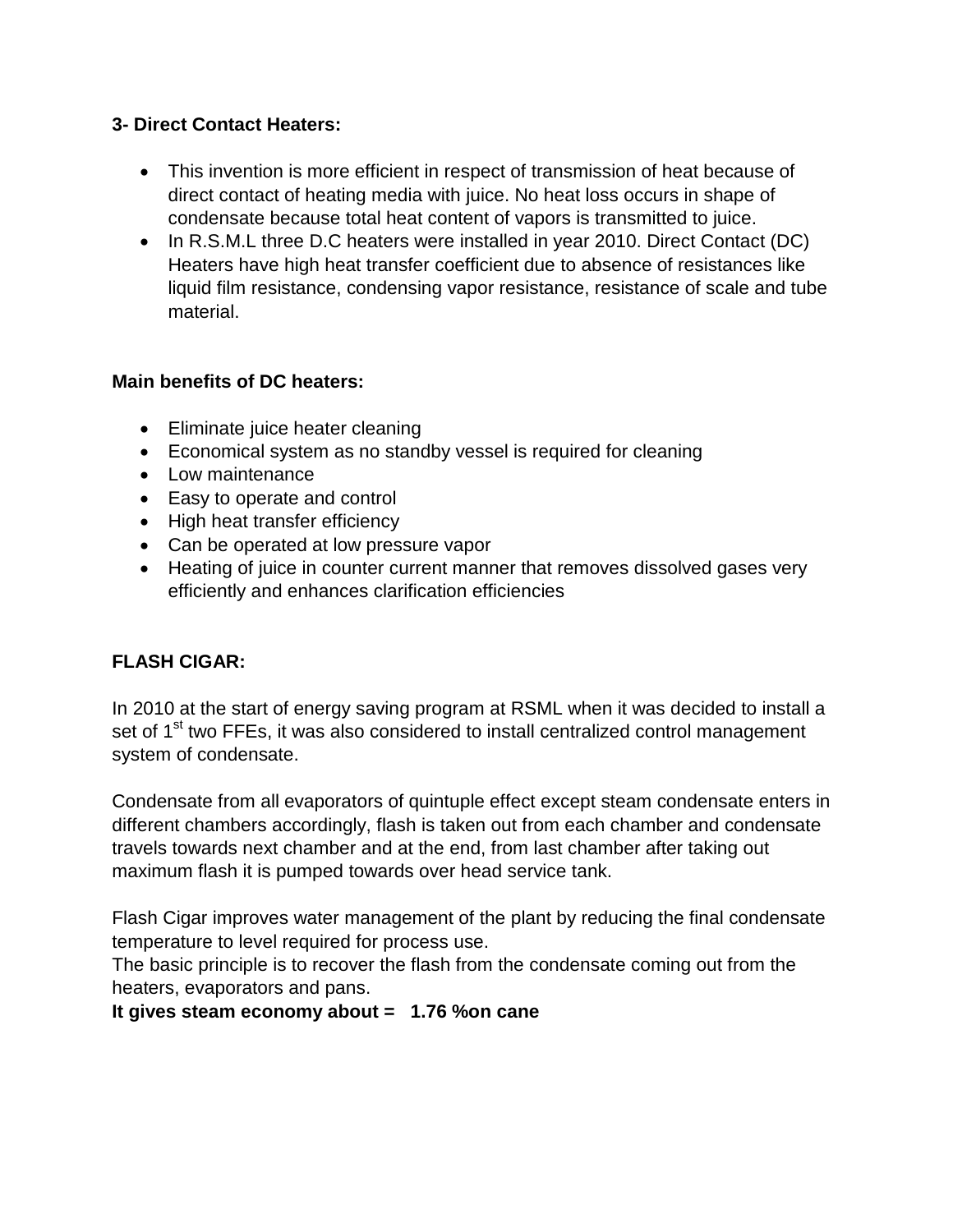#### **Advantages**

- $\triangleright$  Eliminates the installation of no. of condensate tanks along with its Pumping System. This in turn saves electrical energy and also reduces cost of maintenance
- Elimination of sealing tanks and piping removes congestion at the Process House
- $\triangleright$  Trouble free operation and easy to maintain
- $\triangleright$  No air leakage in the vacuum system
- $\triangleright$  Improves the water management of the plant
- $\triangleright$  Stainless steel siphons are provided to transfer the condensate to lower pressure chambers making its operation trouble free and fool proof.

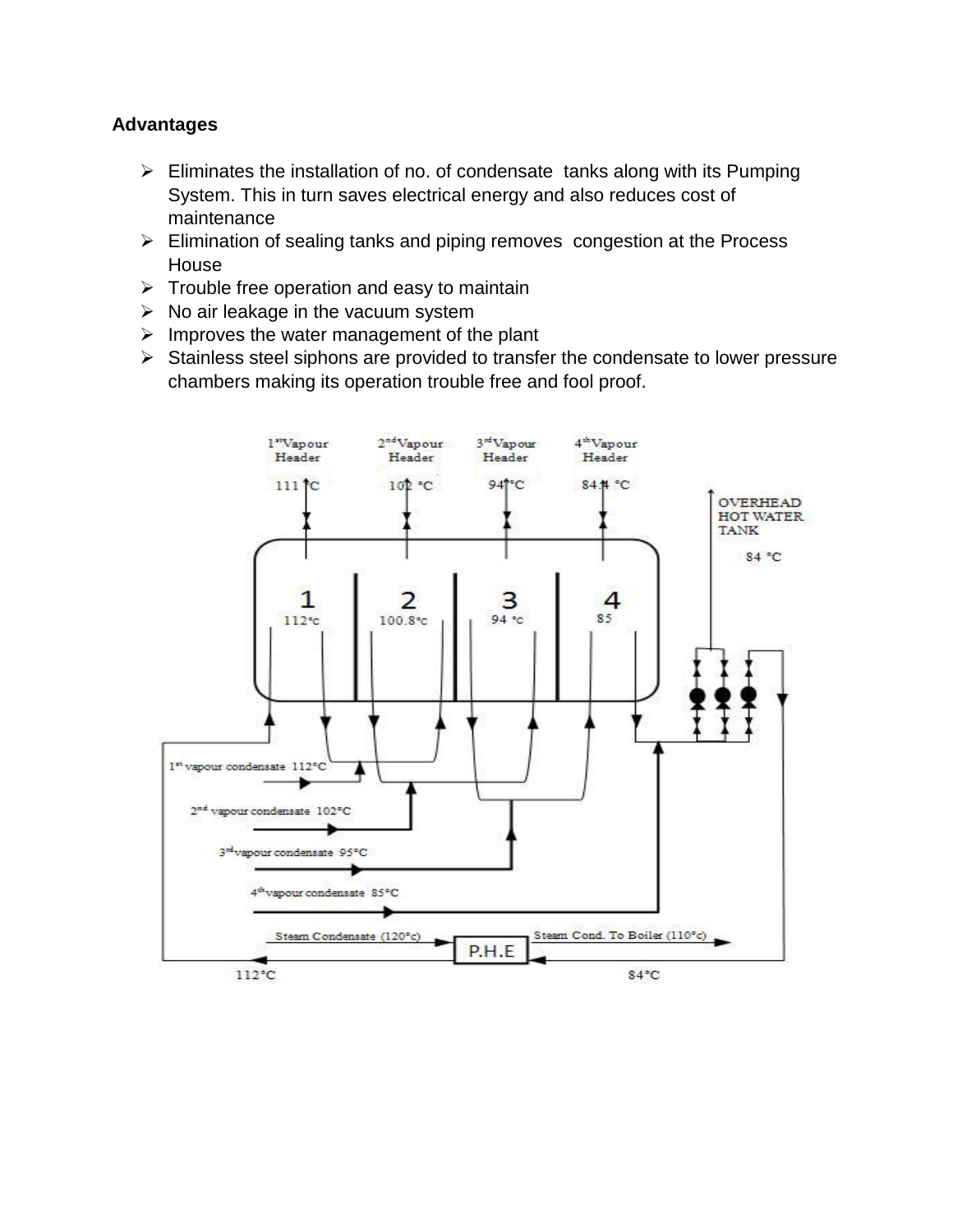### *5-* **PLATE HEAT EXCHANGER:**

It is a simple plate heat exchanger in which from one end condensate of  $1<sup>st</sup>$  effect FFE (steam condensate) enters having temperature about 120 °C, from the other end a part of condensate of about 84°C from last chamber of cigar enters as counter current flow, here heat transfer takes place and steam condensate of about 110 °C pumped for boilers storage tanks, and from the other end temperature of circulated condensate of last chamber rises up to 112 °C enters again in first chamber of cigar tank for flash recovery.

## **6- MOLASSES CONDITIONERS:**

Previously for molasses conditioning at RSML traditional method of dilution, stirring and heating with washing steam was implemented, but in 2010-2011 imported molasses conditioner were installed and operated successfully. This type of conditioners gives some benefits leading towards energy savings, and works without additional water for dilution.

Direct contact molasses conditioners ensure perfect dissolution of crystals by using heat content of low pressure vapor for savings in steam.

### **Advantages**

Direct heating of molasses under vacuum helps perfect dissolution of crystals Avoids addition of water but also improves the quality of conditioned molasses which is very good for the process

High heat transfer efficiency. Efficient operation on low pressure vapors.

No stirrer required thus no troubles associated with using mechanical stirring.

### **7- HOT WATER RADIATORS:**

We all are well aware that extra moisture content in finished product creates huge problems and leaves bad effect over packed sugar. So drying of sugar is an important matter of sugar manufacturing. Traditionally steam radiators are used in sugar industry to get hot air for sugar drying.

At R.S.M.L, in energy saving struggles these steam radiators also replaced with hot water radiators. For this purpose hot water of about 80 - 85°C from overhead service tank is used. The temperature of hot air gained is 60 to 65 °C, while the dried sugar temperature is 38 – 42 °C.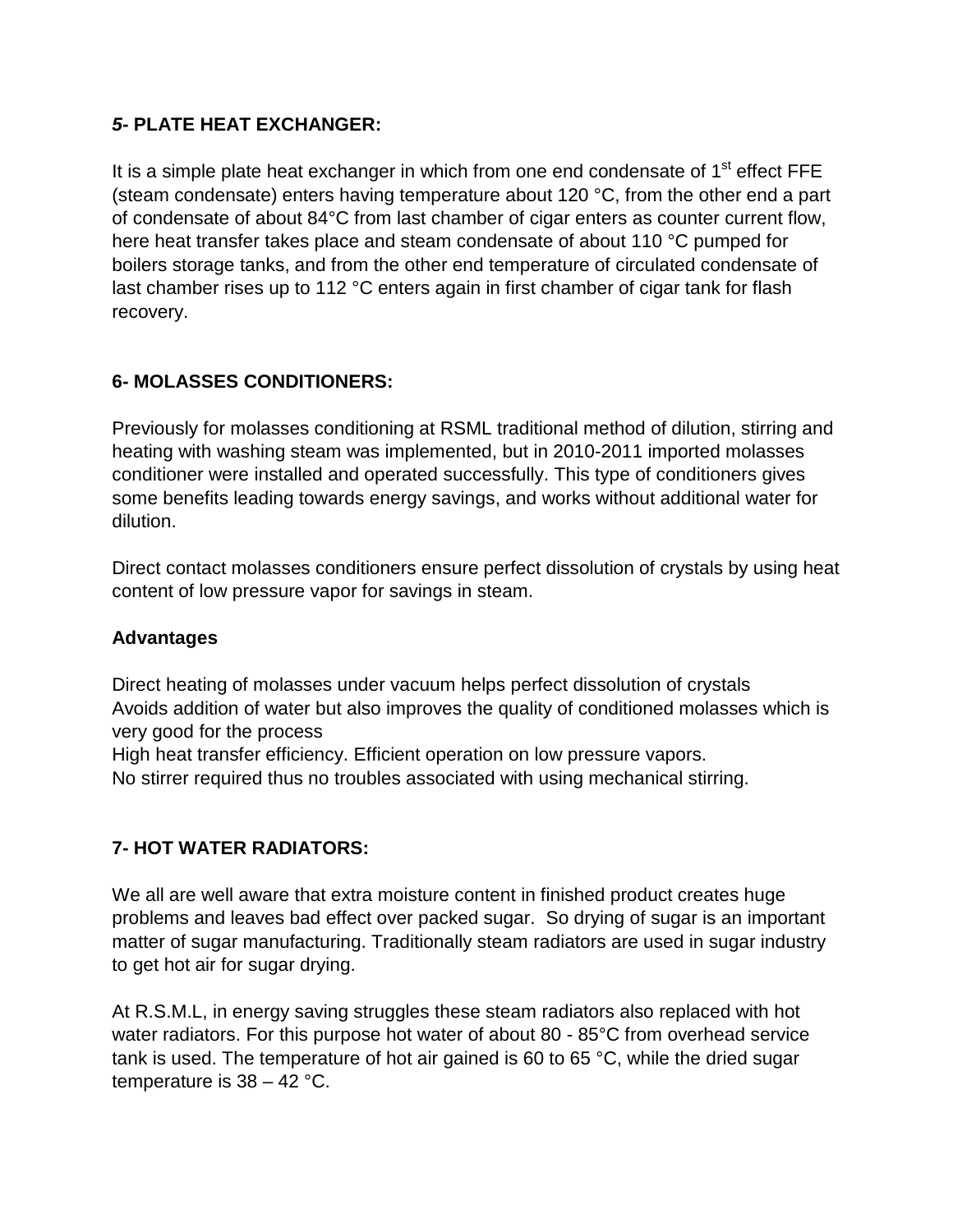## **8- EFFICIENT CONDENCING & SPRAY SYSTEM**

In the year 2009 decision was taken by management to replace the old multi jet condensers and spray system with more efficient automated condensers and spray system.

- 1. All multi jet condensers were replaced with automated condensers.
- 2. Old injection pumps of 3200  $M^3$ /hr replaced with 2200  $M^3$ /hr.
- 3. Similarly on spray side pumps of 3200  $M^3/h$ r were replaced.
- 4. At spray pond old nozzles were replaced with more effective clusters. Each cluster consists of 5 nos. of nozzles

As a result of modification at spray pond remarkable drop in temperature was achieved. Previously the temperature difference was 5°C to 6°C. After installation of new clusters it becomes 10°C to 12°C positively. As a result of all these changes, consumption of injection water reduced to give us huge saving of electrical energy.

It is computerized control system. The main aim of which is to reduce the power consumption and number of pumps required for injection water and spray pond water by monitoring the vacuum and temperature at various locations.

#### **Power consumption at injection and spray with old and new pumps is given below.**

| <b>Injection Pumps</b>               |                        |               |
|--------------------------------------|------------------------|---------------|
| Without Auto Condensing Running Load |                        | 1033 KW       |
| With Auto Condensing Running Load    |                        | 576 KW        |
| <b>Energy Saving</b>                 | 1033 KW - 576 KW =     | <b>457 KW</b> |
| <b>Spray Pumps</b>                   |                        |               |
| Without Auto Condensing Running Load |                        | 549 KW        |
| With Auto Condensing Running Load    |                        | 202 KW        |
| <b>Energy Saving</b>                 | 549 KW - 202 KW<br>$=$ | <b>347 KW</b> |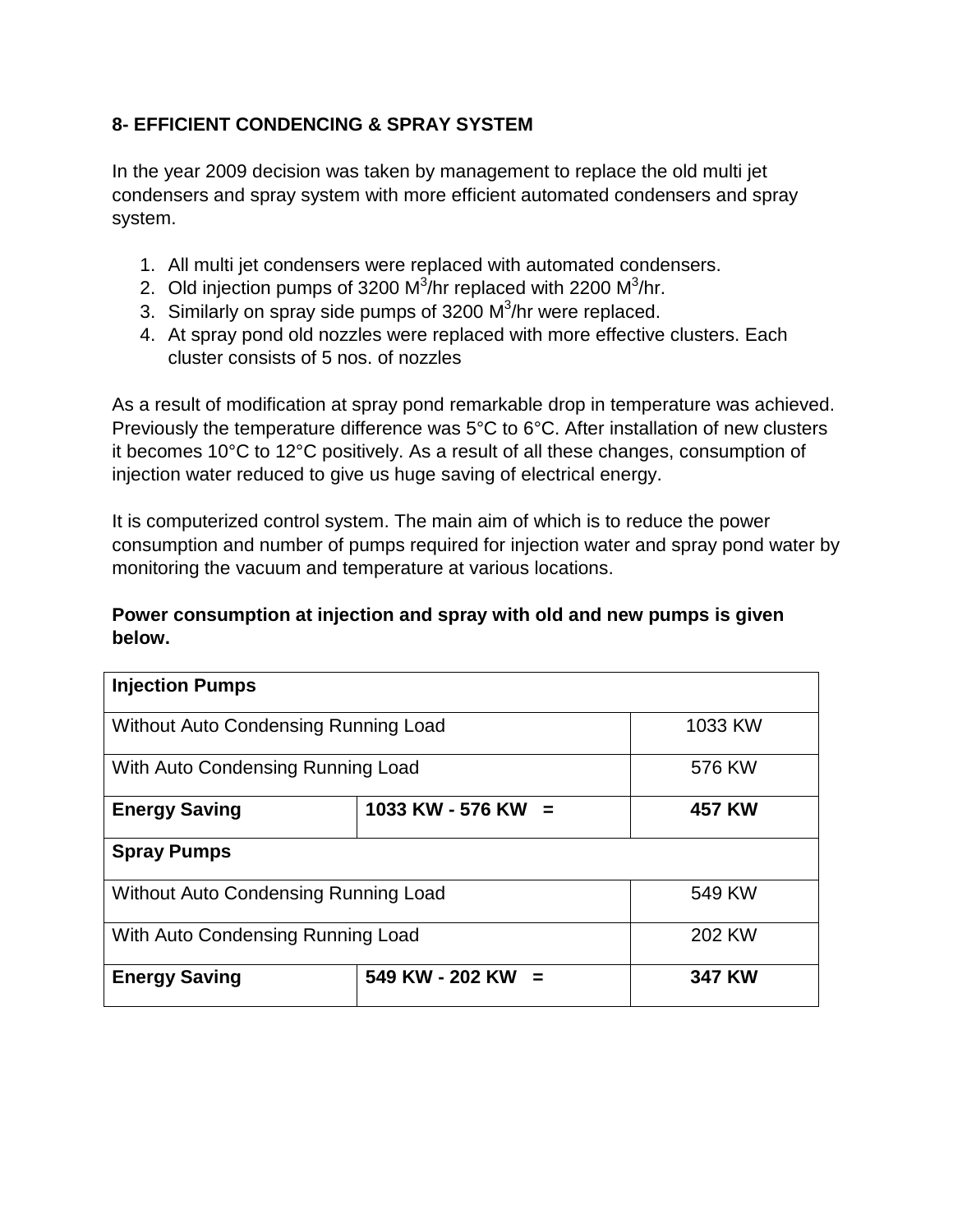# **Total Saving on Auto Condensing System**

|                        | <b>Without Auto Condensing</b> | <b>With Auto Condensing</b> |
|------------------------|--------------------------------|-----------------------------|
|                        |                                |                             |
| <b>Injection Pumps</b> | 1033 KW                        | 576 KW                      |
| <b>Spray Pumps</b>     | 549 KW                         | 202 KW                      |
| <b>Total</b>           | <b>1582 KW</b>                 | 778 KW                      |
| <b>Difference</b>      | 1582 KW - 778 KW = 804 KW      |                             |

### **9- Installation of VFDs:-**

For saving of electrical energy VFDs are installed at Feed tables, Cane carriers, Cane cutters and boilers.

| <b>Total Saving on Feed Tables</b> |                       |              |  |
|------------------------------------|-----------------------|--------------|--|
|                                    | <b>Without VFD</b>    | With VFD     |  |
|                                    |                       |              |  |
| Feed Table # 1.                    | <b>20 KW</b>          | <b>10 KW</b> |  |
|                                    |                       |              |  |
| Feed Table # 2.                    | <b>24 KW</b>          | <b>12 KW</b> |  |
|                                    |                       |              |  |
| Feed Table # 3.                    | <b>17 KW</b>          | 7 KW         |  |
| Feed Table #4.                     | 30 KW                 | <b>15 KW</b> |  |
|                                    |                       |              |  |
| Total                              | <b>82 KW</b>          | <b>47 KW</b> |  |
|                                    |                       |              |  |
| <b>Difference</b>                  | 82 KW - 47 KW = 35 KW |              |  |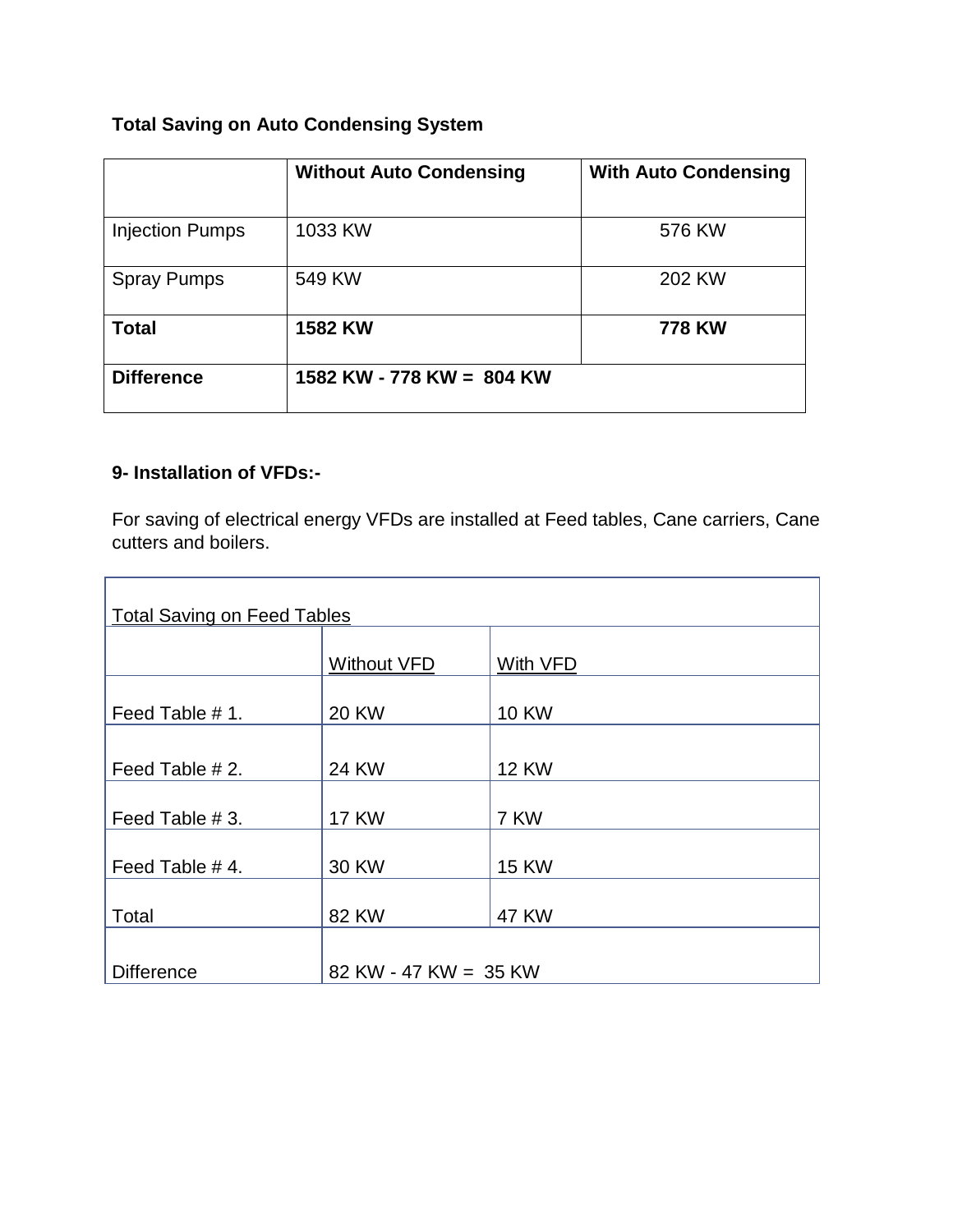| <b>Total Saving on Cane Carriers</b> |                         |                 |
|--------------------------------------|-------------------------|-----------------|
|                                      | <b>Without VFD</b>      | <b>With VFD</b> |
| Cane Carrier #1                      | 43 KW                   | 25 KW           |
| Cane Carrier #2                      | <b>80 KW</b>            | 60 KW           |
| Cane Carrier # 3                     | 60 KW                   | <b>40 KW</b>    |
| Total                                | <b>183 KW</b>           | 125 KW          |
| <b>Difference</b>                    | 183 KW - 125 KW = 58 KW |                 |

| <b>Total Saving on Boilers</b> |                          |                 |
|--------------------------------|--------------------------|-----------------|
|                                | <b>Without VFD</b>       | <b>With VFD</b> |
| Boiler #2.                     | 366 KW                   | 260 KW          |
| Boiler #3.                     | 370 KW                   | 263 KW          |
| Total                          | 736 KW                   | 523 KW          |
| <b>Difference</b>              | 736 KW - 523 KW = 213 KW |                 |

| <b>GRAND TOTAL</b>   |              |
|----------------------|--------------|
| <b>BOILERS</b>       | 213 KW       |
| <b>CANE CARRIERS</b> | <b>58 KW</b> |
| <b>FEED TABLES</b>   | 35 KW        |
| <b>G. TOTAL</b>      | 306 KW       |